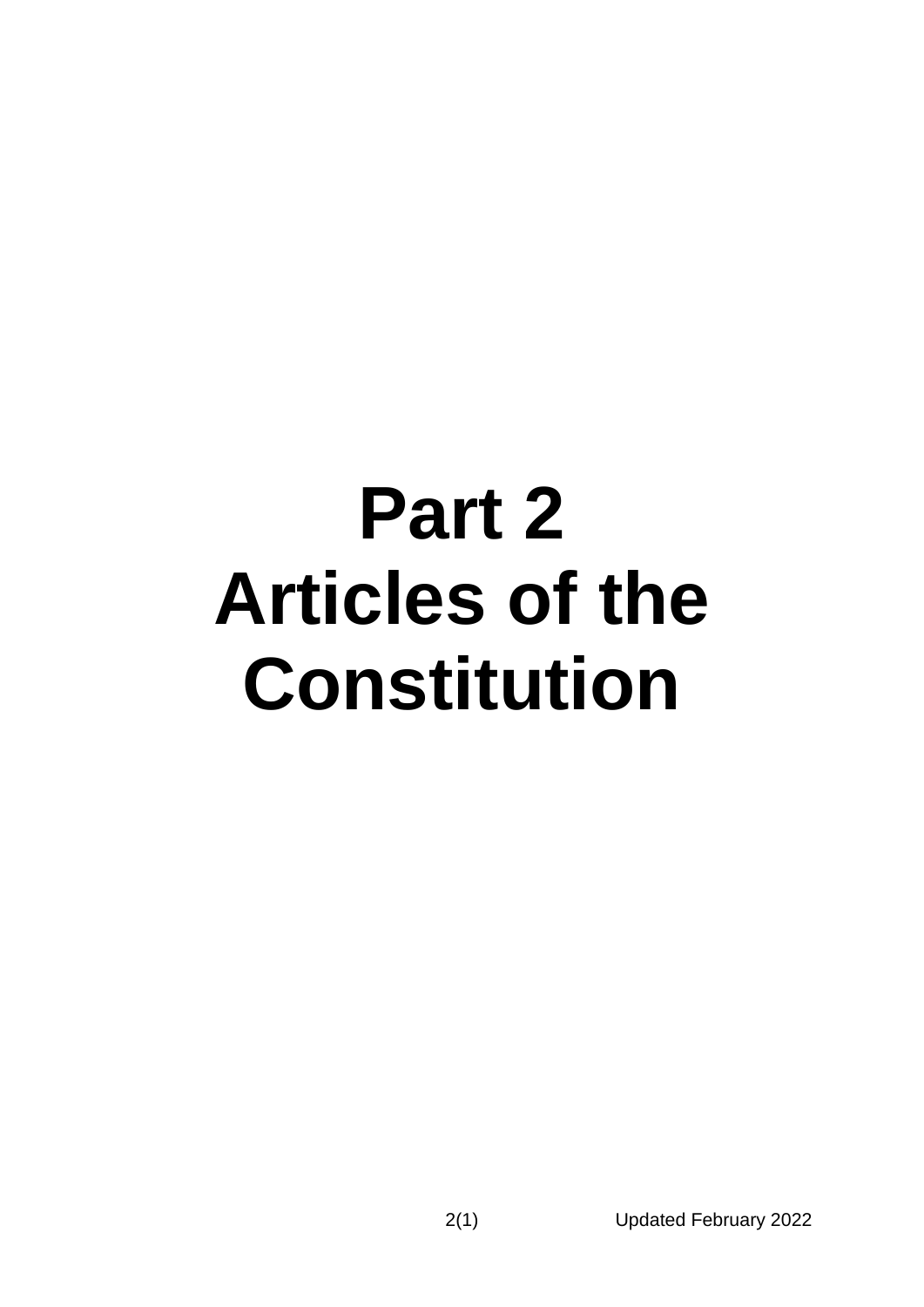<span id="page-1-0"></span>

| <b>Article</b> | <b>Title</b>                                                            | Page  |
|----------------|-------------------------------------------------------------------------|-------|
| 1              | <b>The Constitution</b>                                                 | 2(3)  |
| $\overline{2}$ | Councillors                                                             | 2(3)  |
| 3              | <b>Citizens and the Council</b>                                         | 2(6)  |
| 4              | The Full Council                                                        | 2(7)  |
| 5              | <b>Chairing the Council</b>                                             | 2(7)  |
| 6              | Cabinet                                                                 | 2(8)  |
| 7              | Scrutiny                                                                | 2(10) |
| 8              | <b>Audit and Standards Committee</b>                                    | 2(10) |
| 9              | Other Committees, Sub Committees, Working Groups, Parties<br>and Panels | 2(11) |
| 10             | Joint arrangements                                                      | 2(11) |
| 11             | <b>Officers</b>                                                         | 2(11) |
| 12             | Decision making                                                         | 2(14) |
| 13             | Finance, contracts and legal matters                                    | 2(16) |
| 14             | Review and revision of the Constitution                                 | 2(17) |
| 15             | Suspension, interpretation and publication of the Constitution          | 2(18) |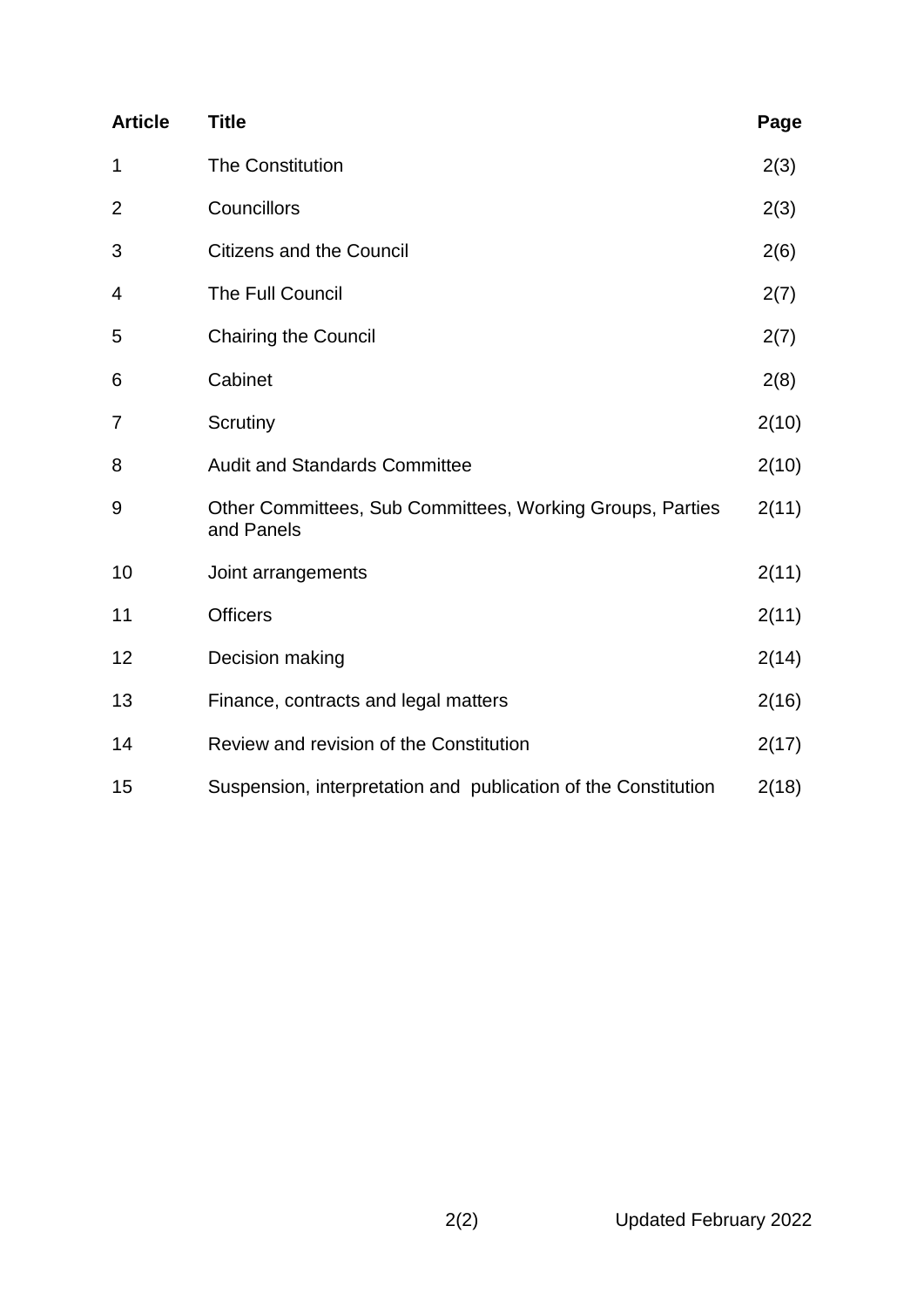# **1 The Constitution**

- 1.1. This article sets out the fundamental provisions of the Constitution. It confirms that the Council will act within the law and the provisions of the Constitution. It defines those documents within the Constitution.
- 1.2. The Council will exercise all its powers and duties in accordance with the law and the Constitution.
- 1.3. The purpose of the Constitution is to:
	- a) enable the Council to provide clear leadership to the community in partnership with citizens, business and other organisations
	- b) support the active involvement of citizens in the process of the Council's decision making
	- c) help Councillors represent their constituents more effectively
	- d) enable decisions to be taken efficiently and effectively
	- e) create a powerful and effective means of holding decision makers to public account
	- f) ensure that no one will review or scrutinise a decision in which they were directly involved
	- g) ensure that those responsible for decision making are clearly identifiable to local people and that they explain the reasons for decisions
	- h) provide a means of improving the delivery of services to the community.
- 1.4. Where the Constitution permits the Council to choose between different courses of action, the Council will always choose that option which it thinks is closest to the purposes stated above.
- 1.5. The Council will monitor and evaluate the operation of the Constitution as set out in Article 14.

# <span id="page-2-0"></span>**2 Councillors**

- 2.1. This article sets out the composition of the Council, eligibility to stand for election as a Councillor and the form of election to be used. It also deals with the rights and duties of Councillors.
- 2.2. Composition and eligibility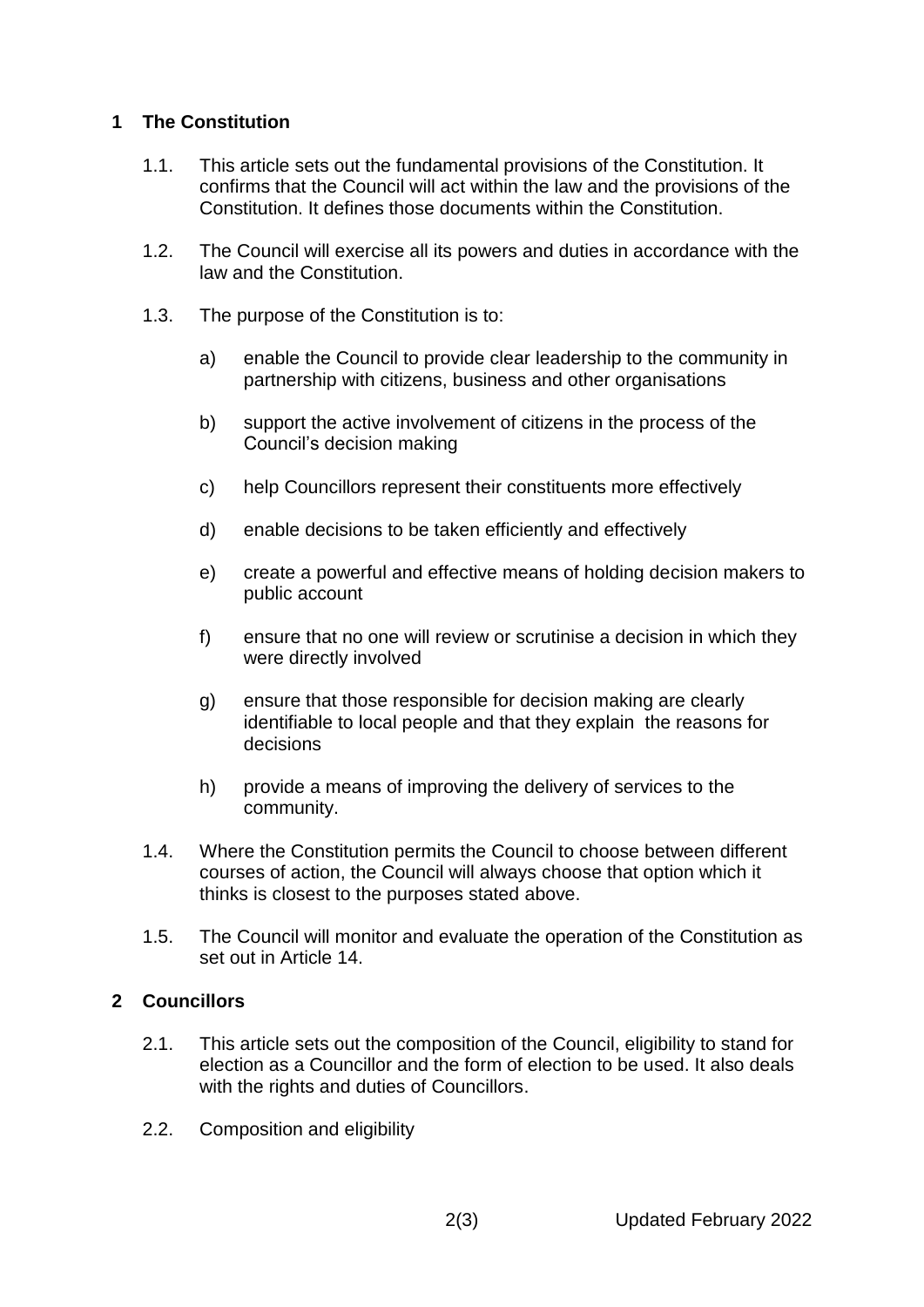- a) The Council has 33 Councillors representing 11 wards. Three Councillors will be elected by the voters of each ward in accordance with a scheme drawn up by the Local Government Commission and approved by the Secretary of State.
- b) Only those who meet the requirements set out in Part V of the Local Government Act 1972 (as amended) are eligible to be a Councillor. <https://www.legislation.gov.uk/ukpga/1972/70/part/V>
- 2.3. Elections and terms of office of Councillors
	- a) The ordinary election of a third (or as near as may be) of all Councillors will be held on the first Thursday in May every year beginning in 2006. However, in 2009 and every following fourth year there will be no regular election.
	- b) A Councillors' term of office will be four years. This will start on the fourth day after being elected and finishing on the fourth day after the date of the regular election four years later.
- 2.4. Key roles of Councillors
	- a) All Councillors will:
		- i) collectively be the ultimate policy makers and carry out a number of strategic and corporate management functions. They will also monitor and scrutinise the delivery of services and operation of the Council;
		- ii) represent their communities and bring their views into the Council's decision making process as the advocate of and for their communities;
		- iii) contribute to the good governance of the district and actively encourage community and citizen involvement in decision making;
		- iv) deal with individual casework and act as an advocate for constituents in resolving particular concerns or grievances, and respond to constituents' enquiries and representations fairly and impartially;
		- v) balance different interests identified within the Ward and represent the Ward as a whole;
		- vi) be involved in decision making as well as the governance and management of the Council;
		- vii) be available to represent the Council on other bodies; and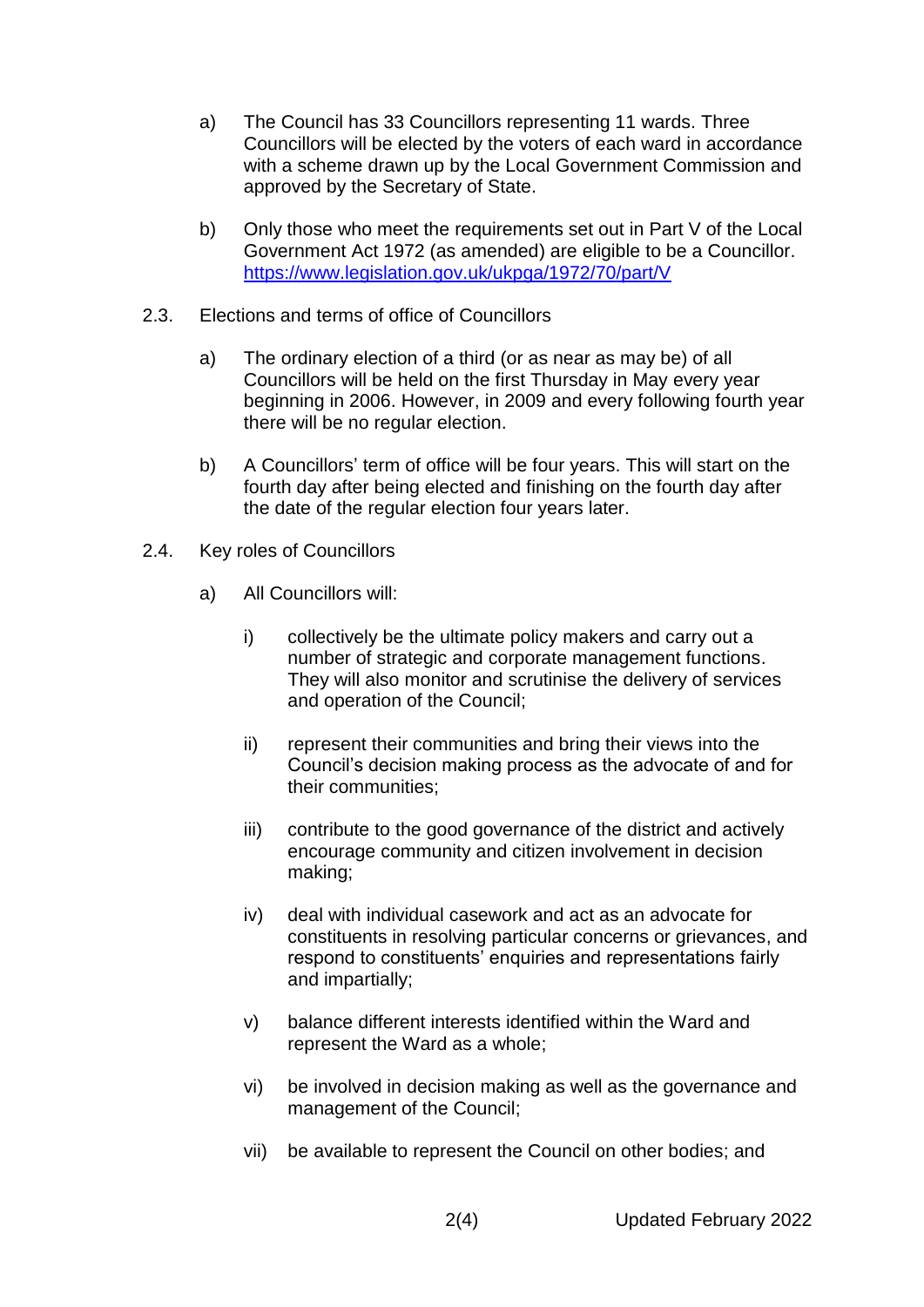- viii) uphold the highest standards of conduct and ethics.
- 2.5. Rights and duties
	- a) Councillors will have the right to access documents, information, land and buildings of the Council as are necessary to carry out their functions and in accordance with the law.
	- b) Councillors will not make confidential or exempt information public without the consent of the Council. They will not divulge information given in confidence to anyone other than a Councillor or Officer entitled to know it.
	- c) For these purposes, "confidential" and "exempt" information are defined in the Access to Information Procedure Rules in Part 4 of the Constitution.
	- d) Every Councillor has the right to attend and speak at all meetings of Committees, Sub Committees, Working Groups, Parties and Panels appointed by the Council and Cabinet whether or not the Councillor is a member of the particular body. They will also be able to represent their constituents before the Licensing Sub Committee, Regulatory Sub Committee and Development Management Committee..
- 2.6. Conduct
	- a) Councillors will at all times observe the Councillor Code of Conduct and the Officer/Councillor protocol set out in Part 5 of the Constitution.
- 2.7. Allowances
	- a) Councillors will be entitled to receive allowances in line with the Members' Allowances Scheme set out in Part 6 of the Constitution.
- 2.8. Co-opted Persons
	- a) Certain Committees, Sub Committees, Working Groups, Parties and Panels may from time to time co-opt non-Councillors on to those bodies. Co-optees will be expected to observe the Councillor Code of Conduct and other relevant rules. They will also be required to observe the rules on confidentiality and will be required to make declarations of interest. They will not have voting rights on such bodies.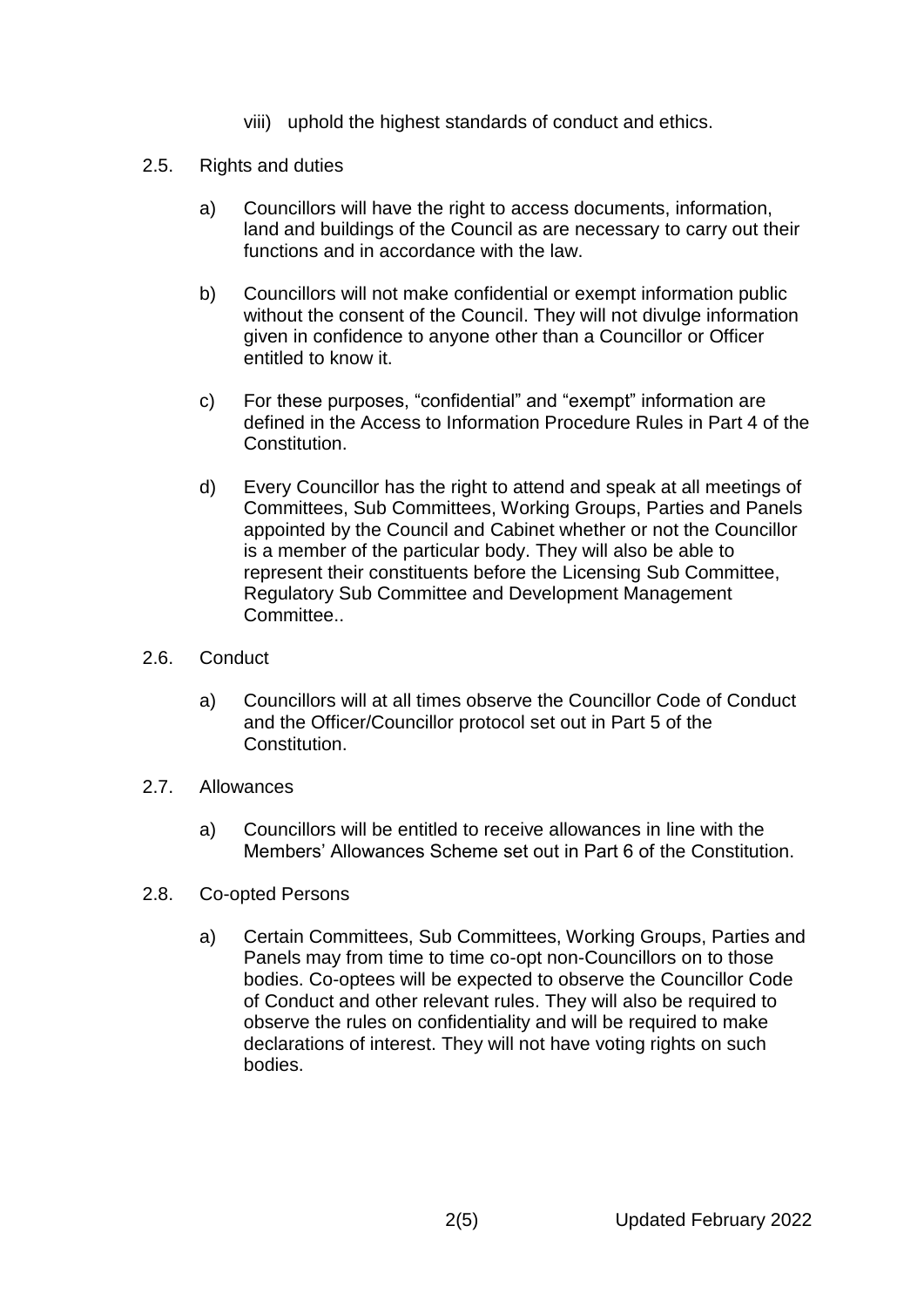## <span id="page-5-0"></span>**3 Citizens and the Council**

- 3.1. Citizens have the right to information and to participate in the democratic process. How this is achieved is explained below and in more detail in the Access to Information Procedure Rules in Part 4 of the Constitution.
- 3.2. Voting and petitions
	- a) Citizens on the electoral roll for the district have the right to vote and sign a petition to request a referendum for an elected mayor form of constitution.
- 3.3. Information
	- a) Citizens have the right to:
		- i) attend meetings of the Council, Cabinet and their Committees, Sub Committees, Working Groups, Parties and Panels (except where confidential or exempt information is likely to be disclosed and that part of the meeting is therefore held in private)
		- ii) see reports, background papers and any record of decisions made by the Council, Cabinet and their Committees, Sub Committees, Working Groups, Parties and Panels (except where confidential or exempt information is likely to be disclosed)
		- iii) inspect the Council's accounts and make their views known to the external auditor.
- 3.4. Participation
	- a) Citizens have the right to submit questions to the Council, Cabinet and its Committees and contribute to investigations by the Council's Overview and Scrutiny function.
- 3.5. Complaints
	- a) Citizens can complain to the:
		- i) Council itself under its Complaints Procedure
		- ii) any relevant Government Body or Commissioner
		- iii) Monitoring Officer about alleged non observance of the Councillor Code of Conduct.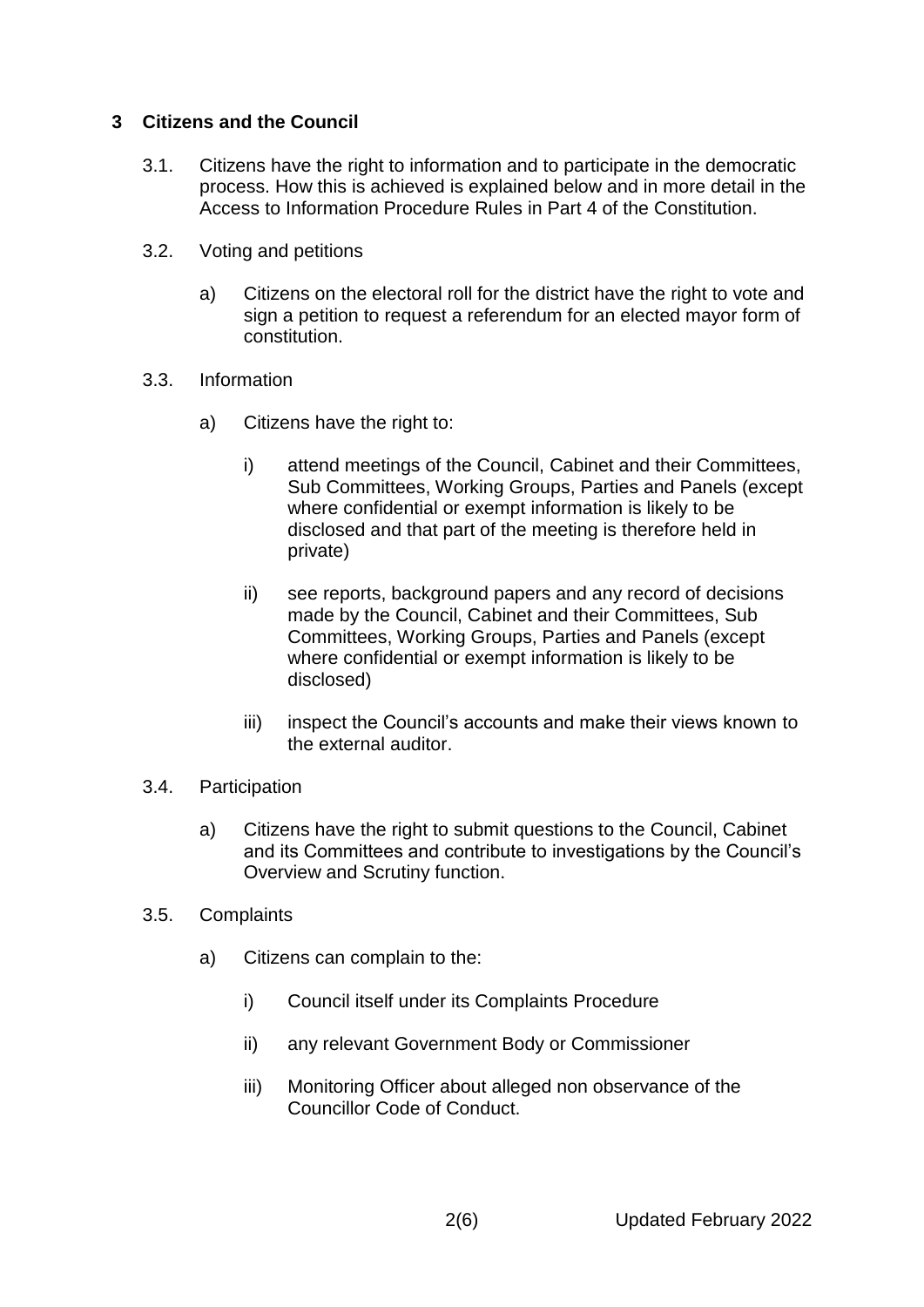## 3.6. Citizens' responsibility

a) Citizens must show respect to and not be violent, abusive or threatening to Councillors or Officers. They must not wilfully harm things owned by the Council, Councillors or Officers.

## <span id="page-6-0"></span>**4 The Full Council**

- 4.1. The Full Council is the ultimate decision making body of the Council (subject to any legislative restrictions). All Councillors attend Full Council meetings (normally six meetings per year excluding special meetings). At the Annual Council meeting which is normally held in May after the local government elections, Councillors are appointed to specific positions such as the Leader and the Chair of the Council.
- 4.2. Council meetings
	- a) There are three types of Full Council meetings:
		- i) Annual Council
		- ii) ordinary meetings
		- iii) special meetings
	- b) The meetings will be conducted in accordance with the Council Procedure Rules in Part 4 of the Constitution.
- 4.3. The responsibilities of the Full Council can be found in Part 3 of the Constitution.

# **5 Chairing the Council**

- 5.1. The Chair of the Council has the following roles and functions, together with those otherwise specified in the Constitution. The Chair will:
	- a) uphold and promote the purposes of the Constitution, and to interpret the Constitution when necessary
	- b) preside over meetings of the Full Council so that its business can be carried out efficiently and with regard to the rights of Councillors and the interests of the community
	- c) ensure that the Full Council meeting is a forum for the debate of matters of concern to the local community and the place at which Councillors are able to hold the Leader and Cabinet to account
	- d) promote public involvement in the Council's activities
	- e) be the conscience of the Council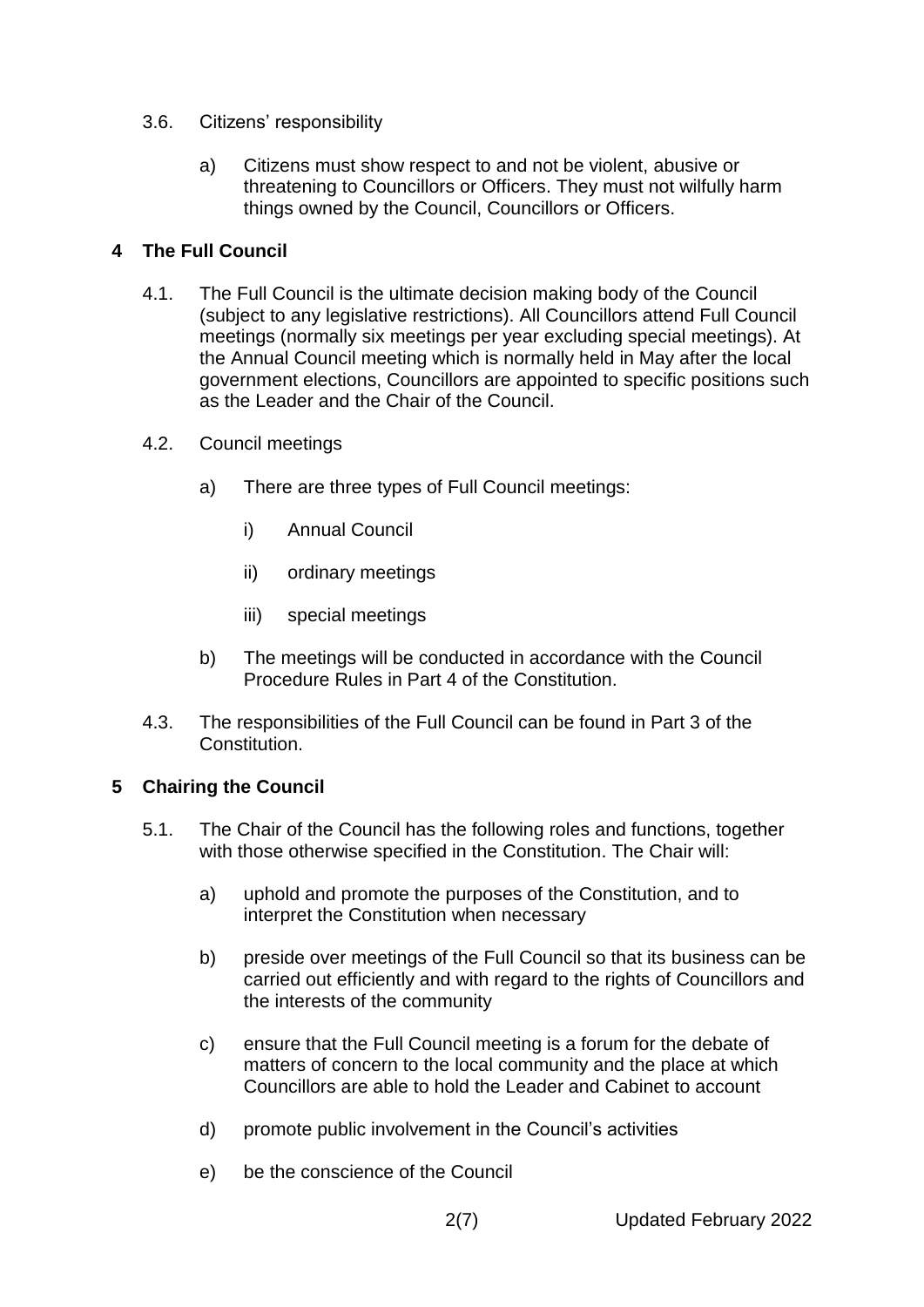- f) attend such civic and ceremonial functions as the Council and they determine appropriate.
- 5.2. The Vice Chair has the authority to exercise all the powers of the Chair expressed in the Constitution when acting in the absence of the Chair.

## <span id="page-7-0"></span>**6 Cabinet**

- 6.1. The Cabinet carries out all the Council's functions which are not reserved to Full Council or the responsibility of any other part of the Council, whether by law or under the Council's Constitution and takes Key Decisions as defined in Article 12 of this Constitution.
- 6.2. The terms of reference of the Cabinet can be found in Part 3 of the Constitution.
- 6.3. Form and composition
	- a) The Cabinet will comprise the Leader and at least two (2), but not more than nine (9) Councillors appointed to the Cabinet by the Leader. Neither the Chair nor the Vice Chair of the Council may be appointed to the Cabinet. Cabinet Members cannot be a member of the Scrutiny Committee or its Call In Sub Committee. There will be no co-option to the Cabinet and substitution arrangements will not apply.
- 6.4. Leader
	- a) The Leader will be a Councillor elected to the position at Annual Council. They will be elected for a period equivalent to their remaining term of office. The Leader will hold office until:
		- i) they resign from the office
		- ii) a new Leader of the Council is appointed at the Annual Council meeting if the current Leader reaches the normal date of their retirement/re-election; or
		- iii) they're removed from office by a majority vote of the Full Council.
	- b) If the Leader position becomes vacant, the Full Council will elect a successor at its next meeting or at the same meeting if the Leader is removed from office by a vote of Council.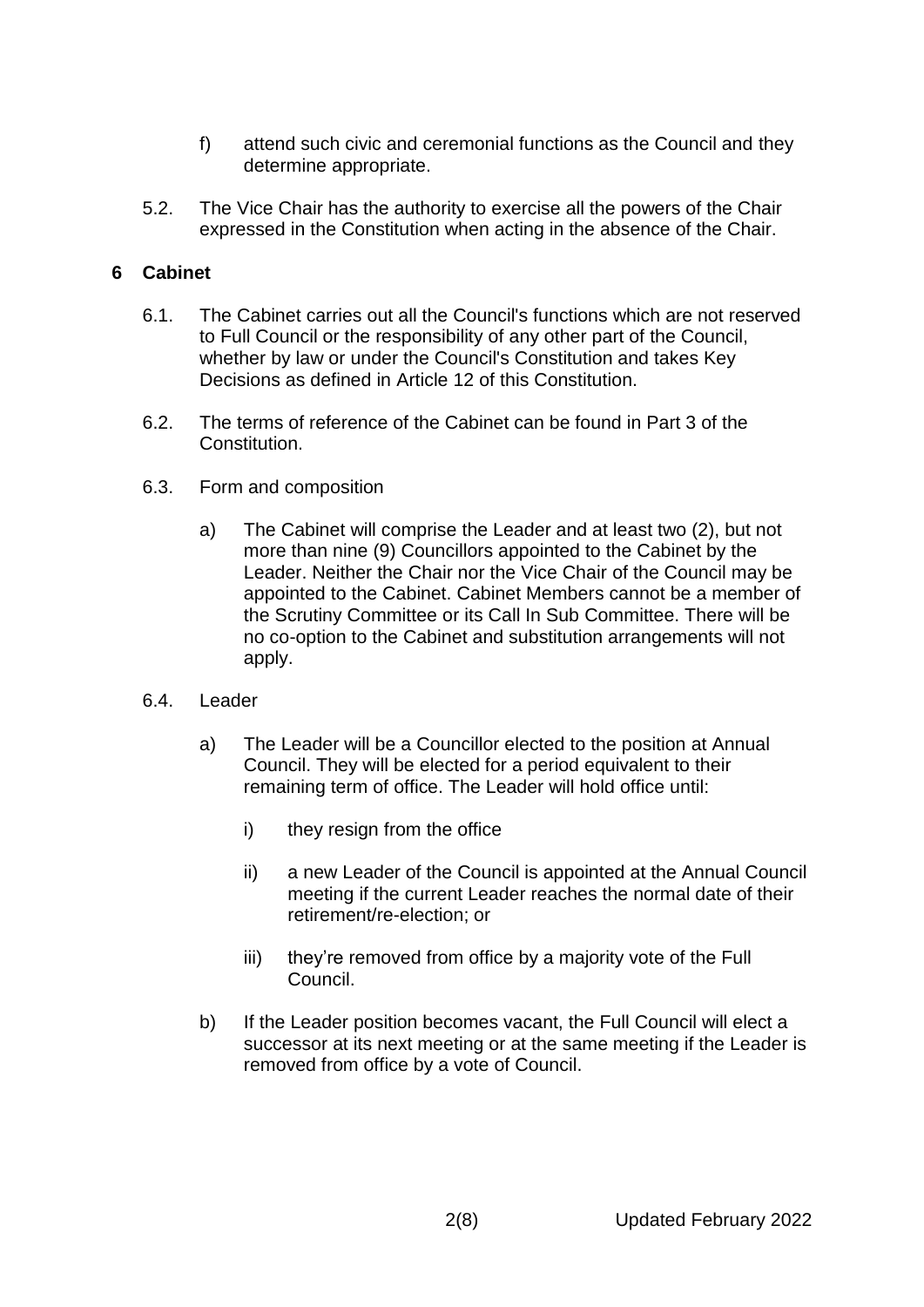- 6.5. Other Cabinet Members
	- a) Other Cabinet members will be appointed by the Leader. They will be identified by the Leader at the meeting at which the Leader is appointed.
	- b) They will hold office until:
		- i) they are removed from office by the Leader
		- ii) they resign from the office
		- iii) they are no longer a Councillor.
	- c) The Leader can make changes to their Cabinet at any time. Any changes will be reported to the next meeting of Full Council.
	- d) The Leader will allocate responsibility for functions to their Cabinet Members. Those Cabinet Members will be known as a 'Portfolio Holders'.
	- e) The Leader has discretion to appoint non-portfolio holding Councillors from the Administration as attendees. Additional attendees can speak, but cannot vote, on any business being considered at the meetings of Cabinet.
- 6.6. Deputy Leader
	- a) The Leader will appoint a Deputy Leader from among the Cabinet Members. In the absence of the Leader, the Deputy Leader will take on the responsibilities of that position.
	- b) Each Portfolio Holder will, with the approval of the Leader, nominate one other Portfolio Holder to deputise for them in their absence or when otherwise unable to perform their duties. In the absence of both the Portfolio Holder and the Portfolio Holder deputising for them, responsibility for a portfolio will pass to the Leader. Where the Leader is unable to perform the duties of others, responsibility for those duties will pass to the Deputy Leader.
- 6.7. Non-Cabinet Councillors
	- a) Political groups not forming part of the Administration will form opposition groups. They can nominate Councillors to speak on specific Portfolio Holder functions at meetings of the Cabinet. Nominations will be reported to Full Council. Those spokespersons shall be entitled to nominate deputies from amongst themselves to speak in their absence. At the discretion of the Leader (or Deputy Leader in their absence), the nominated persons may contribute to discussion on items on which they are spokesperson..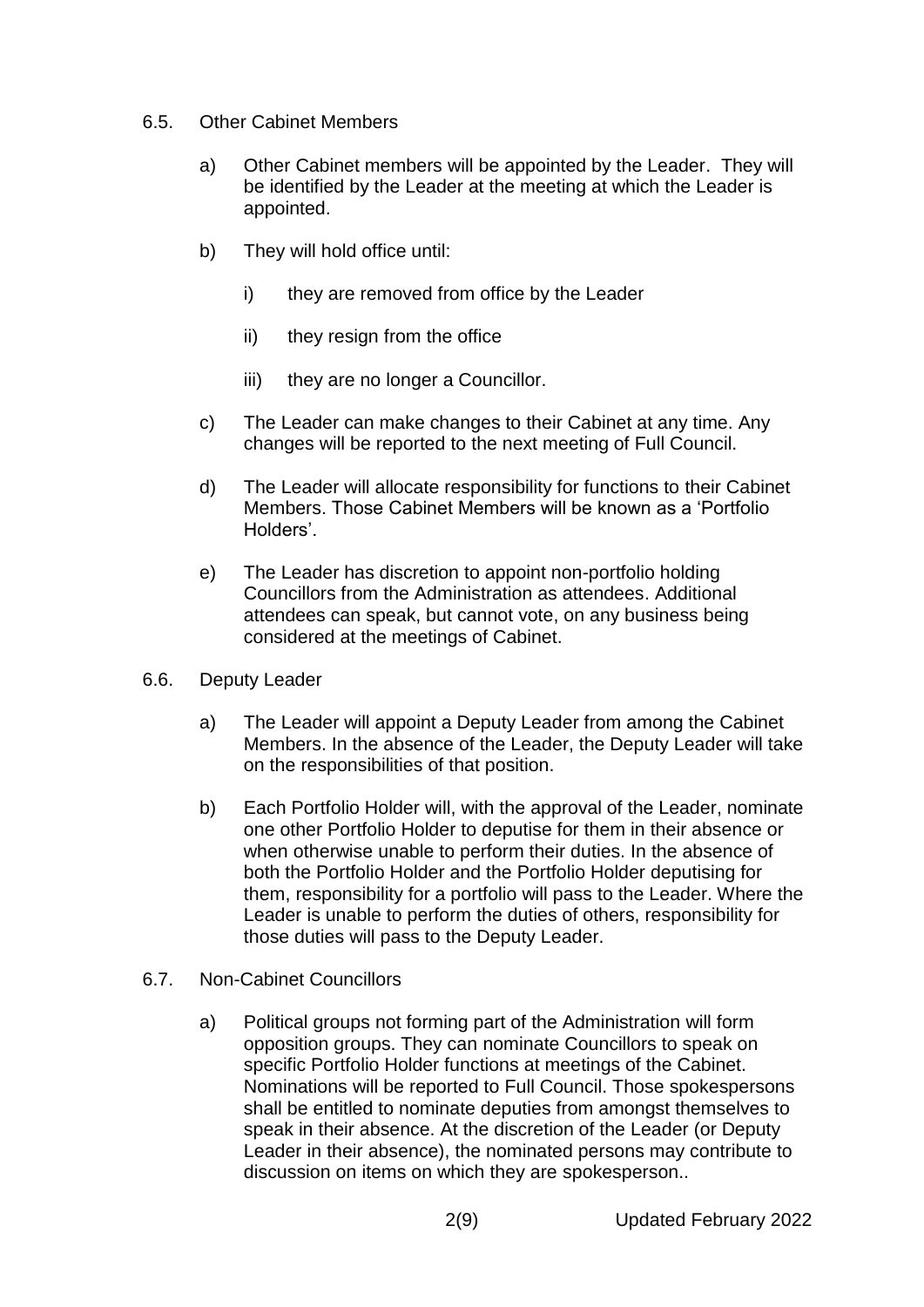- b) Spokespersons will not have the right to vote. All relevant rules on the disclosure of interests will apply to those Councillors.
- c) At the discretion of the Leader (or Deputy Leader in their absence), other non-Cabinet Councillors can contribute to discussion on items at Cabinet meetings that relate specifically to their Wards or constituents. All relevant rules on the disclosure of interests shall apply to those Councillors.
- 6.8. Proceedings of the Cabinet
	- a) Proceedings of the Cabinet will take place in accordance with the Cabinet Procedure Rules in Part 4 of this Constitution.
- 6.9. Responsibility for Functions
	- a) The Cabinet may delegate any of its functions to a Committee, Portfolio Holder (subject to the Portfolio Holder Scheme of Delegation) or to Officers. The Cabinet can create and instruct Policy Development Working Groups to carry out reviews and research into issues that will help it formulate policy.

## **7 Scrutiny**

- 7.1. Full Council will establish a Scrutiny Committee.
- 7.2. Composition
	- a) Full Council will decide the size and membership of the Committee.
- 7.3. The terms of reference of the Scrutiny Committee can be found in Part 3 of the Constitution.
- 7.4. Proceedings of the Scrutiny Committee
	- a) The Scrutiny Committee and the Call In Sub Committee will conduct their proceedings in accordance with the Scrutiny Procedure Rules set out in Part 4 of the Constitution.

#### **8 Audit and Standards**

- 8.1. Full Council will establish an Audit and Standards Committee.
- 8.2. Composition
	- a) Full Council will decide the size and membership of the Committee.
- 8.3. The terms of reference for the Audit and Standards Committee can be found in Part 3 of the Constitution.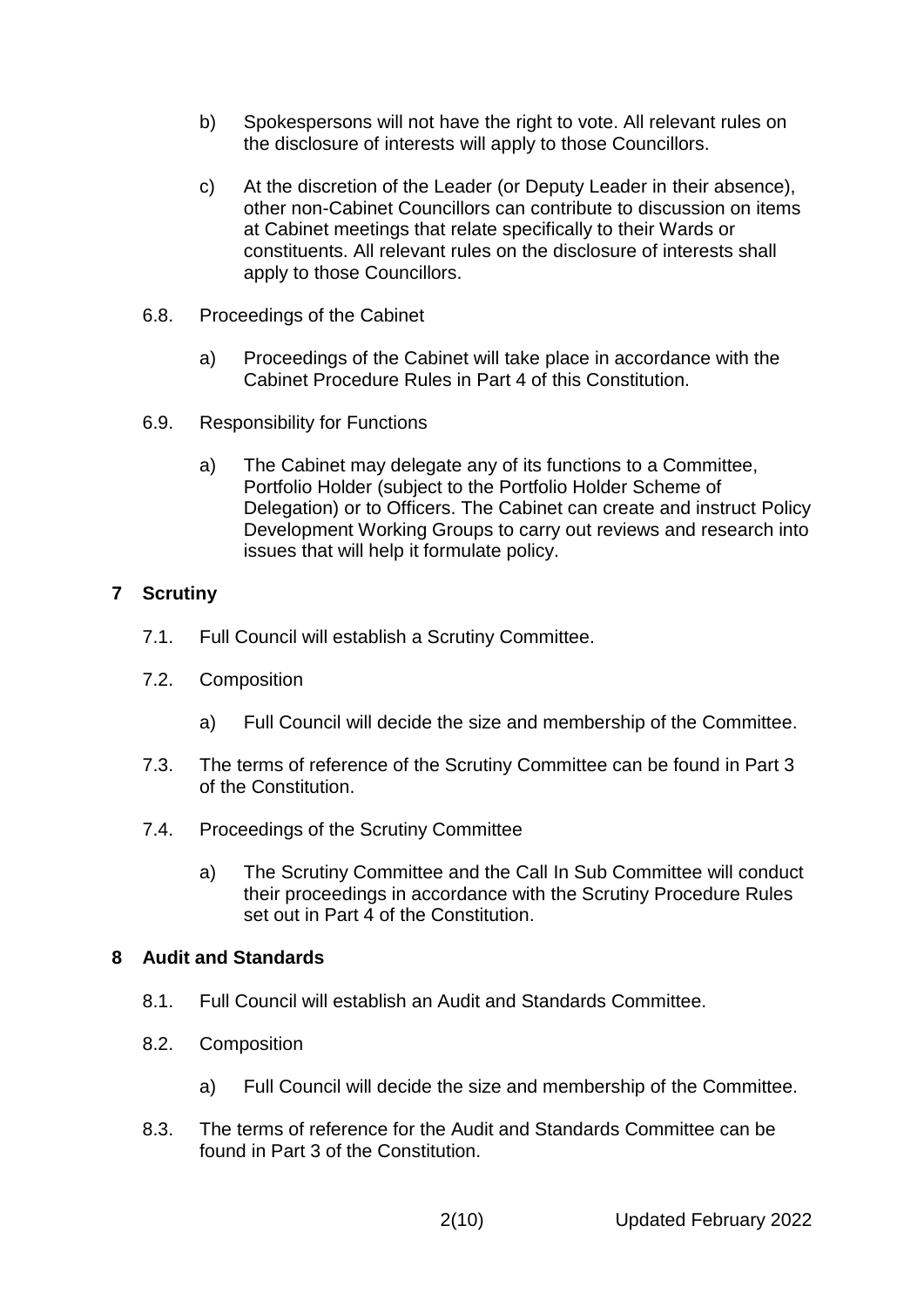# <span id="page-10-0"></span>**9 Other Committees, Sub Committees, Working Groups, Parties and Panels**

9.1. The Full Council or the Cabinet may establish other Committees, Sub Committees, Working Groups, Parties and Panels that it deems necessary to support them in carrying out their functions.

#### **10 Joint arrangements**

- 10.1. The Council, in order to promote the economic, social or environmental wellbeing of the Council's area and it surroundings, may:
	- a) enter into arrangements or agreements with any person or body
	- b) co-operate with, or facilitate the activities of, any person or body
	- c) exercise any functions of that person or body on its or their behalf.
- 10.2. Joint arrangements
	- a) The Council can establish joint arrangements with one or more Councils or their Executives to exercise functions in any of the participating Councils, or to provide advice to the Council. This can involve the appointment of a Joint Committee with these other Councils.
	- b) Details of any joint arrangements including any delegation to Joint Committees will be found in Part 3 (Responsibility for Functions) of the Constitution.
- 10.3. The Access to Information Procedure Rules in Part 4 of the Constitution apply to any joint arrangements.
- 10.4. If the Joint Committee contains Councillors who are not in the Executive of any participating Council then the access to information rules in Part V A of the Local Government Act 1972 (as amended) will apply.
- 10.5. The Council may delegate functions to another Council or, in certain circumstances, the Executive of another Council.
- 10.6. The decision whether or not to accept such delegation from another Council is reserved to Full Council.

#### **11 Officers**

- 11.1. The use of the word "Officers" means all employees and staff engaged by the Council to carry out its functions including those engaged under short term, agency or other non-employed situations.
- 11.2. The Council will engage Officers it considers necessary to carry out its functions.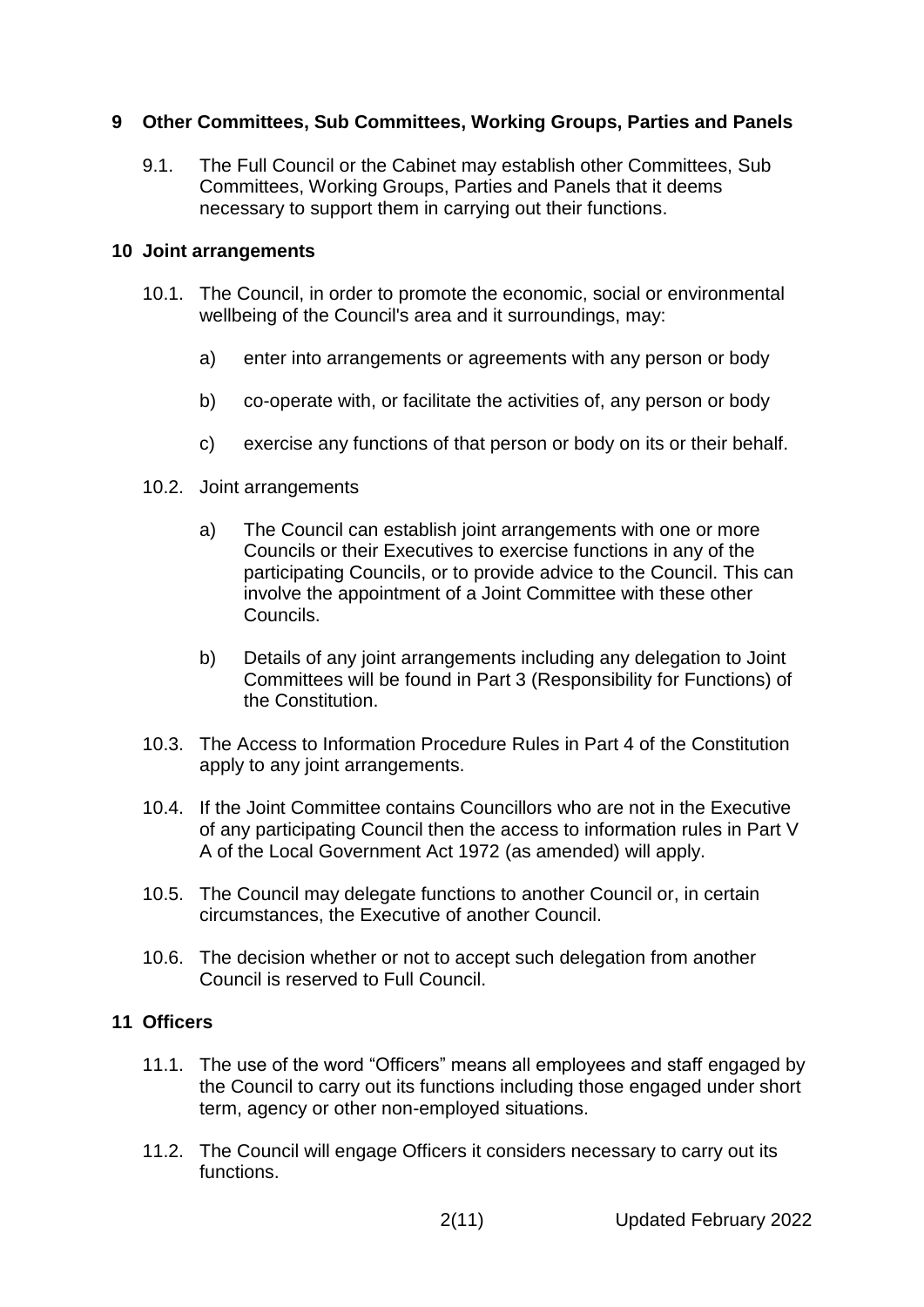11.3. The Council must appoint Officers for the following statutory posts. They will normally be designated the following posts as shown, subject to alternative arrangements applying that may be deemed appropriate.

| <b>Officer</b>                                                     | <b>Statutory Post</b>                                 |
|--------------------------------------------------------------------|-------------------------------------------------------|
| <b>Chief Executive</b>                                             | <b>Head of Paid Service</b>                           |
| Deputy to the Chief<br><b>Executive and Director of</b><br>Finance | <b>Chief Finance Officer (Section 151</b><br>Officer) |
| Director of Governance<br>and Corporate Services                   | <b>Monitoring Officer</b>                             |

- 11.4. The Chief Executive will be designated "Chief Officer". The statutory posts will have the functions described below.
- 11.5. Functions of the Head of Paid Service
	- a) Structure
		- i) The Head of Paid Service will determine and publicise the overall management structure of the Council.
		- ii) The structure will show the management structure, deployment of Officers and responsibility for functions. This is set out at Part 7 of the Constitution.
	- b) Discharge of functions by the Council
		- i) The Head of Paid Service will report to Full Council on the manner in which the Council's functions are co-ordinated, the number and grade of Officers required for the discharge of functions and the organisation of Officers.
		- ii) The Head of Paid Service may appoint or delegate functions to a deputy.
	- c) Restrictions on functions
		- i) The Head of Paid Service cannot be the Monitoring Officer, but can be the Chief Finance Officer if they are a qualified accountant.
- 11.6. Functions of the Chief Finance Officer (Section 151 Officer)
	- a) The duties of the Chief Finance Officer shall be performed by them personally, but can be carried out by a deputy appointed by them to act in circumstances of sickness or absence.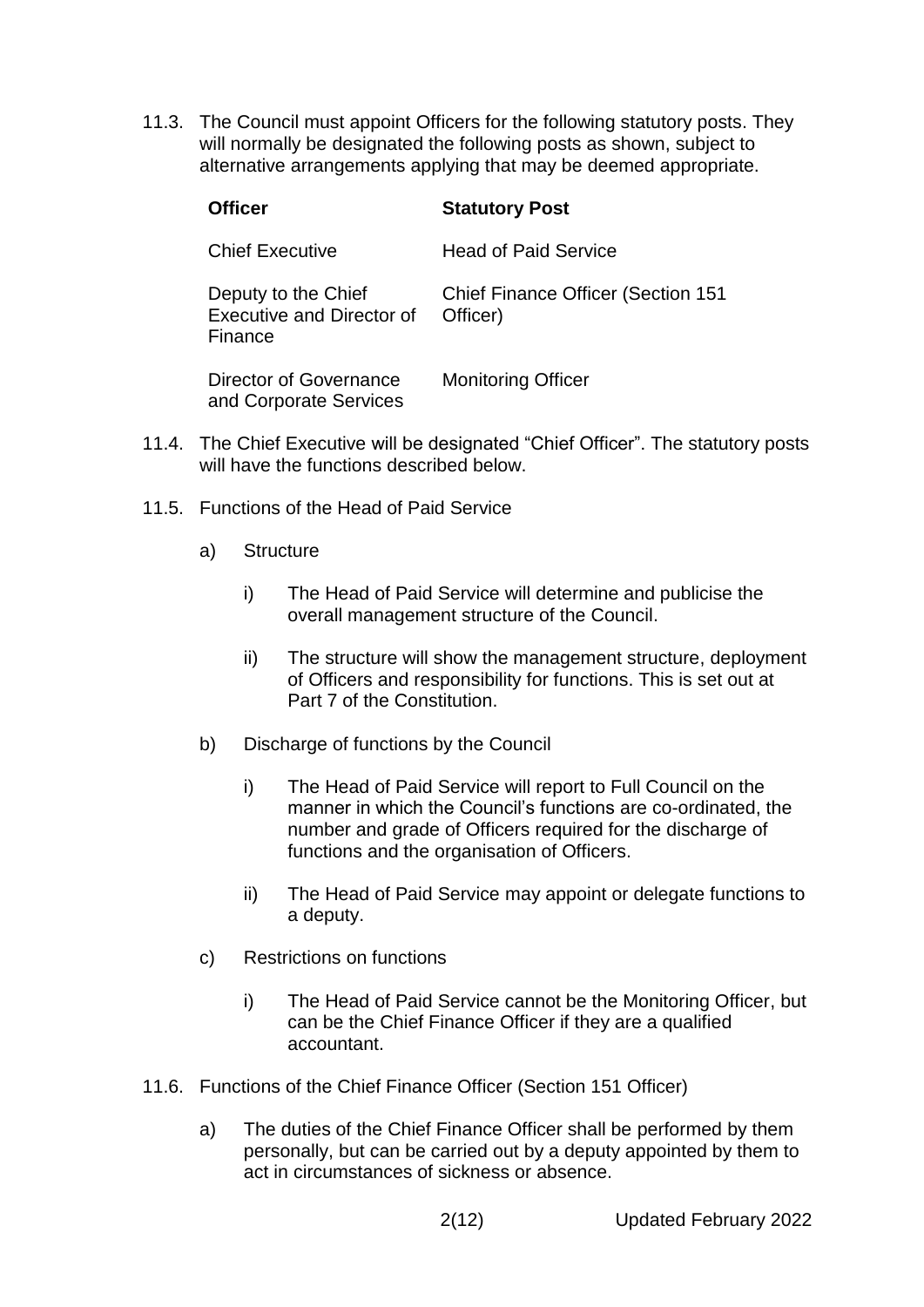- b) After consulting with the Head of Paid Service and the Monitoring Officer, the Chief Finance Officer will report to the Full Council and the Council's external auditor if they consider that any proposal, decision or course of action will involve incurring unlawful expenditure, or is unlawful and is likely to cause a loss or deficiency or if the Council is about to enter an item of account unlawfully.
- c) The Chief Finance Officer will have responsibility for the administration of the financial affairs of the Council.
- d) The Chief Finance Officer will contribute to the corporate management of the Council, in particular through the provision of professional financial advice.
- e) The Chief Finance Officer will provide advice on the scope of powers and authority to take decisions, maladministration, financial impropriety and probity to all Councillors and will support and advise Councillors and Officers in their respective roles.
- f) The Chief Finance Officer will provide financial information to the media, members of the public and the community.
- g) The Chief Finance Officer shall have access, as necessary to meetings and be available to be consulted by Councillors as required.
- 11.7. Duty to provide sufficient resources to the Monitoring Officer and Chief Finance Officer
	- a) The Council will provide the Monitoring Officer and Chief Finance Officer with such Officers, accommodation and other resources as are, in their opinion, sufficient to allow their duties to be performed.
- 11.8. Conduct
	- a) Officers will comply with the Officers' Code of Conduct and the Officer/Councillor Protocol set out in Part 5 of the Constitution.
- 11.9. Employment
	- a) The recruitment, selection and dismissal of Officers will comply with the Officer Employment Rules set out in Part 4 of the Constitution.
- 11.10. Functions of the Monitoring Officer
	- a) The duties of the Monitoring Officer will be performed by them personally, but can be carried out by a deputy appointed by them to act in circumstances of sickness or absence.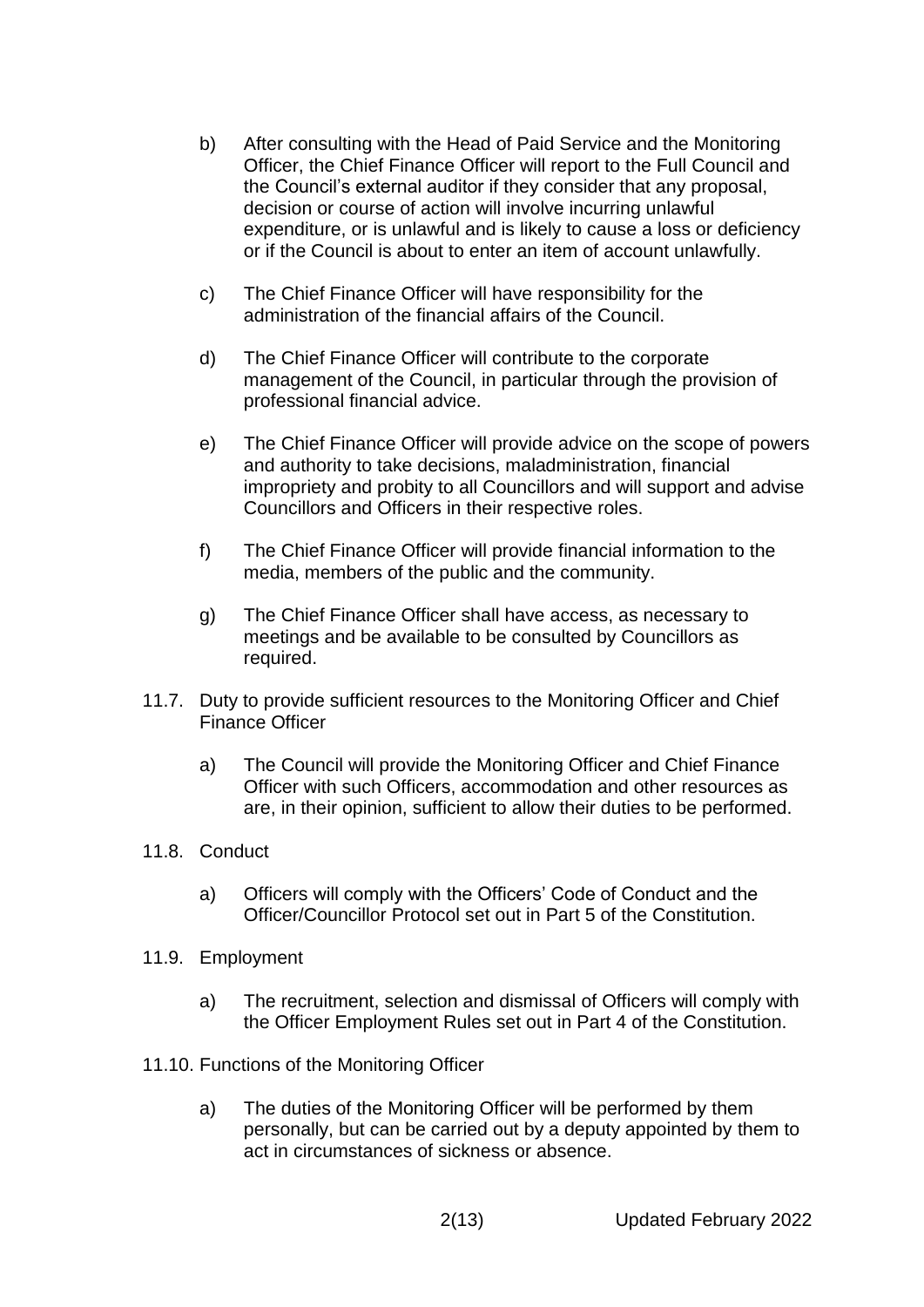- b) The Monitoring Officer will maintain an up to date version of the Constitution and will ensure that it is widely available for consultation by Councillors, Officers and the public.
- c) After consulting with the Head of Paid Service and Chief Finance Officer, the Monitoring Officer will report to the Full Council if they consider that any proposal, decision or omission would give rise to unlawfulness or if any decision or omission has given rise to maladministration. This report will have the effect of stopping the proposals or decision being implemented until the report has been considered by Full Council.
- d) The Monitoring Officer will contribute to the promotion and maintenance of high standards of conduct by supporting the Audit and Standards Committee.
- e) The Monitoring Officer will conduct investigations into complaints about alleged misconduct by Councillors and make reports or recommendations in respect of them to the Committee.
- f) The Monitoring Officer will ensure that decisions, together with the reasons for those decisions and relevant Officer reports and background papers are made publicly available as soon as possible.
- g) The Monitoring Officer will have access, as necessary, to meetings and be available to be consulted by Councillors as required.
- h) The Monitoring Officer will, as necessary, grant dispensation to members with a Disclosable Pecuniary Interest as defined in Section 33 of The Localism Act 2011.

# **12 Decision Making**

- 12.1. The Council will issue and keep up to date a record of what part of the Council or which individual has responsibility for particular types of decisions or decisions relating to particular areas or functions. This record is set out in Part 3 (Responsibility for Functions) of the Constitution.
- 12.2. Principles of decision-making
	- a) In order to give effect to and promote the policies, plans and strategies of the Council contained in the Policy Framework (Article 4) all decisions of the Council will be made in accordance with the following principles:
		- i) Proportionality. The action must be proportionate to the desired outcome
		- ii) Due consultation and the taking of professional advice from **Officers**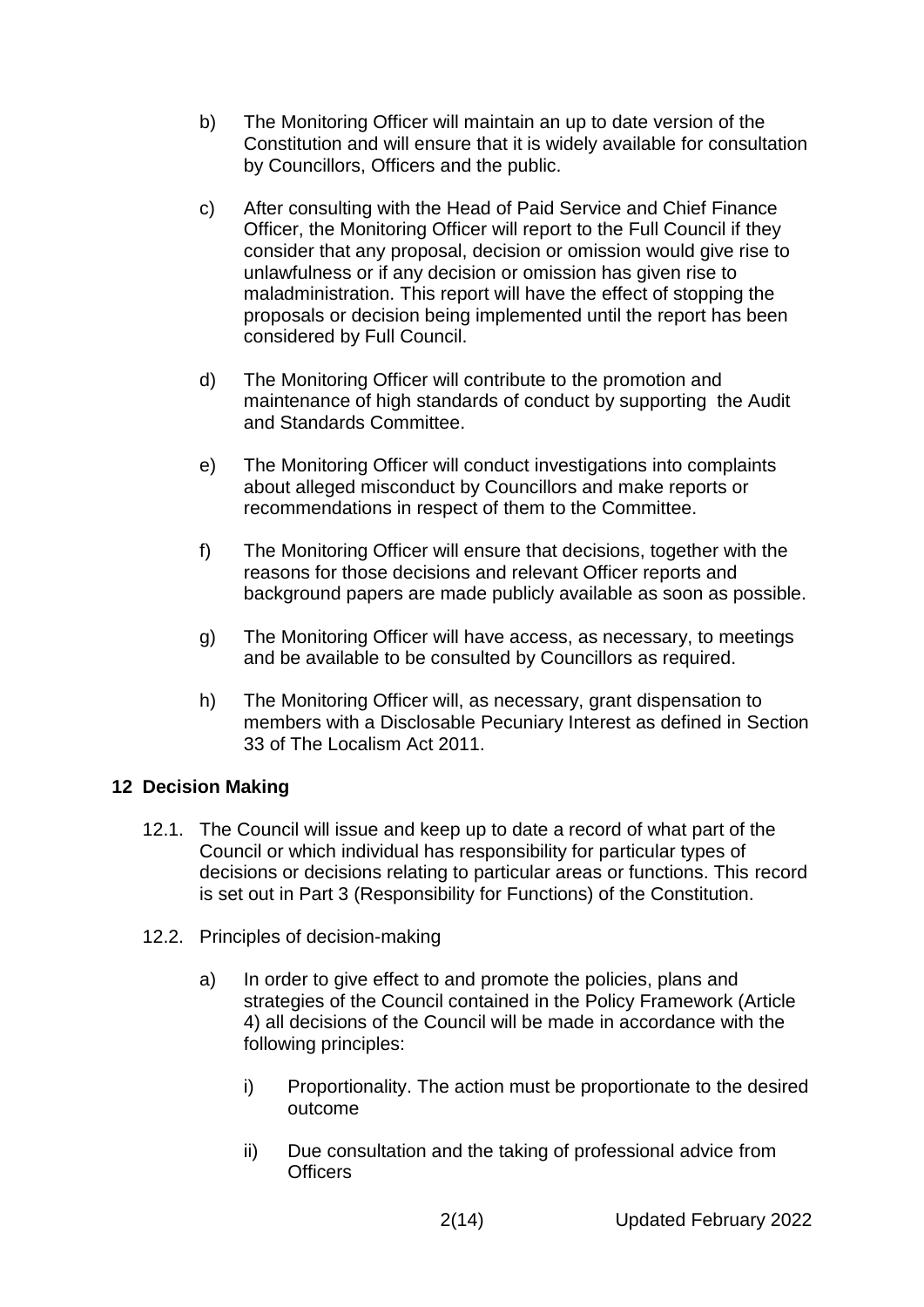- iii) Respect for human rights
- iv) Due regard to equality and diversity
- v) A presumption in favour of openness
- vi) Clarity of aims and desired outcomes.

#### 12.3. Key Decisions

- a) A 'Key Decision' means a Cabinet decision which is likely:
	- i) to result in the local authority incurring expenditure which is, or the making of savings which are, significant having regard to the local authority's budget for the service or function to which the decision relates. For the purpose of this article expenditure or savings are deemed to be significant if they exceed £50,000.
	- ii) to be significant in terms of its effects on communities living in an area comprising two or more wards or electoral divisions in the area of the local authority.
- b) A decision taker may only make a key decision in line with the Cabinet Procedure Rules and Access to Information Rules set out in Part 4 of this Constitution.
- 12.4. Decision making by the Full Council
	- a) Subject to Article 11.6, Council will follow the Council Procedure Rules set out in Part 4 of the Constitution when considering any matter.
- 12.5. Decision making by the Cabinet
	- a) Subject to Article 12.7, Cabinet will follow the Cabinet Procedure Rules set out in Part 4 of the Constitution when considering any matter.
- 12.6. Decision making by Portfolio Holders
	- a) Portfolio Holders can make decisions on behalf of Cabinet. These are set out in the Scheme of Delegation which is approved by Cabinet at the first meeting of each Council year.
- 12.7. Decision making by Scrutiny
	- a) The Scrutiny Committee and Call In Sub Committee will follow the Overview and Scrutiny Procedures Rules set out in Part 4 of the Constitution when considering any matter.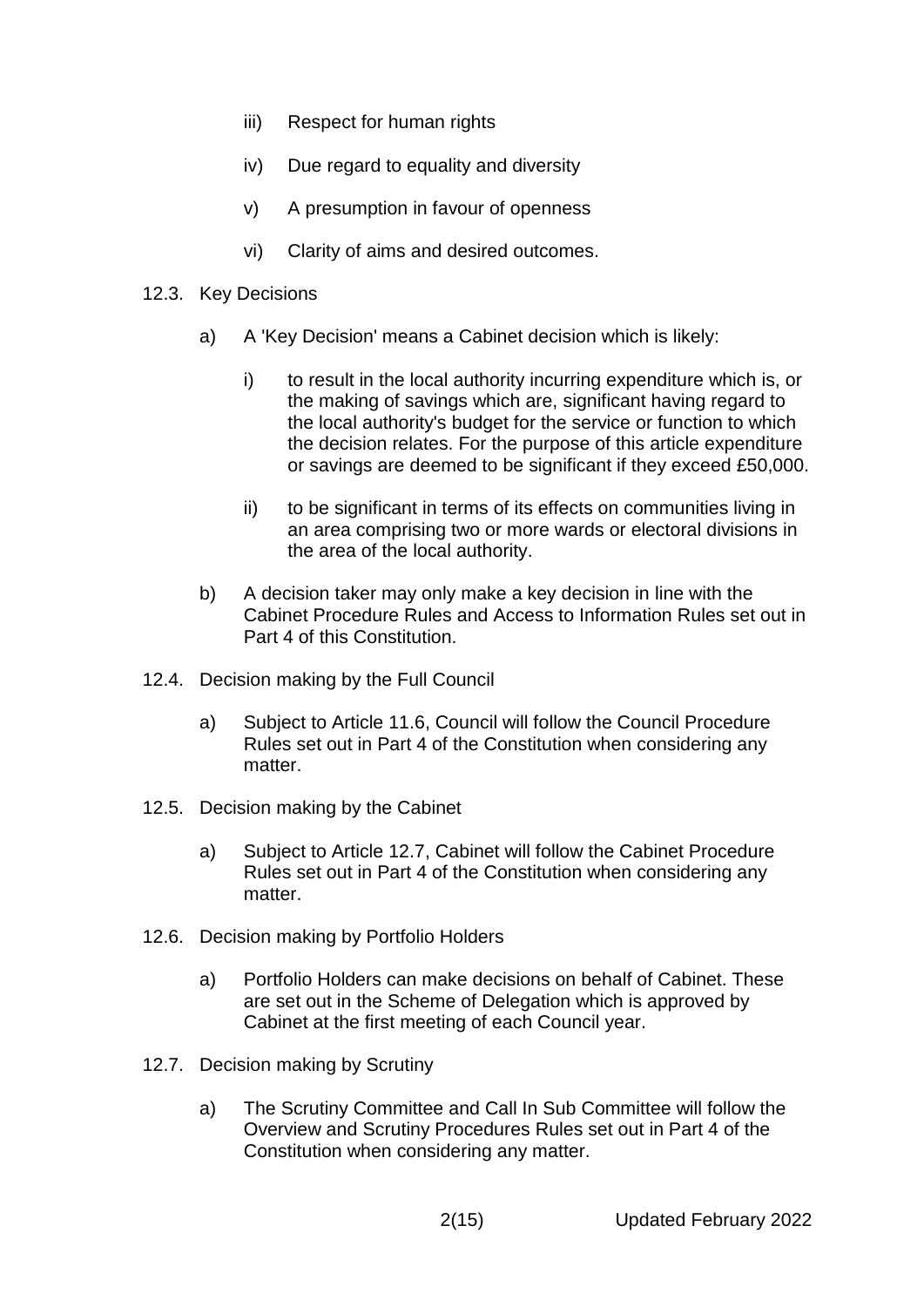- 12.8. Decision making by Committees and Sub-Committees
	- a) Subject to Article 12.11 Council Committees and Sub Committees will follow those parts of the Council Procedures Rules set out in Part 4 of the Constitution as apply to them.
- 12.9. Decision making by Joint Partnership Committee(s)
	- a) Decision making by a Joint Partnership Committee will follow the Joint Partnership Committee Procedure Rules set out in Part 4 of the Constitution.
- 12.10. Decision-making by Council bodies acting as tribunals
	- a) The Council, a Councillor, or an Officer can act as a tribunal, or in a quasi-judicial manner. This can be done when determining or considering (other than for the purposes of giving advice) the civil rights and obligations, or the criminal responsibility of any person. They will follow a proper procedure which follows the requirements of natural justice and the right to a fair trial contained inin line with Article 6 of the European Convention on Human Rights.
- 12.11. Urgent Decisions
	- a) Where urgent matters need to be dealt with and time does not allow for convening a meeting of Full Council, Cabinet or a Committee, executive power will be vested in the Chief Executive (or in their absence the Deputy to the Chief Executive) in consultation with the Leader of the Council and/or relevant Chair.
	- b) No decision will be made, or instructions issued, under this Article which are contrary to an expressed resolution of the Council or an established practice except where it is believed, acting in good faith, that the context requires such decision or instruction.
	- c) A report of all decisions taken under this Article will be made to the next meeting of Full Council, Cabinet or the relevant Committee as appropriate.

# **13 Finance, contracts and legal matters**

13.1. The management of the Council's financial affairs will be conducted in line with the Financial Procedure Rules set out in Part 4 of the Constitution and be subject to independent review by Internal Audit in accordance with the Internal Audit Charter adopted by the Council as set out in Part 5 of the Constitution.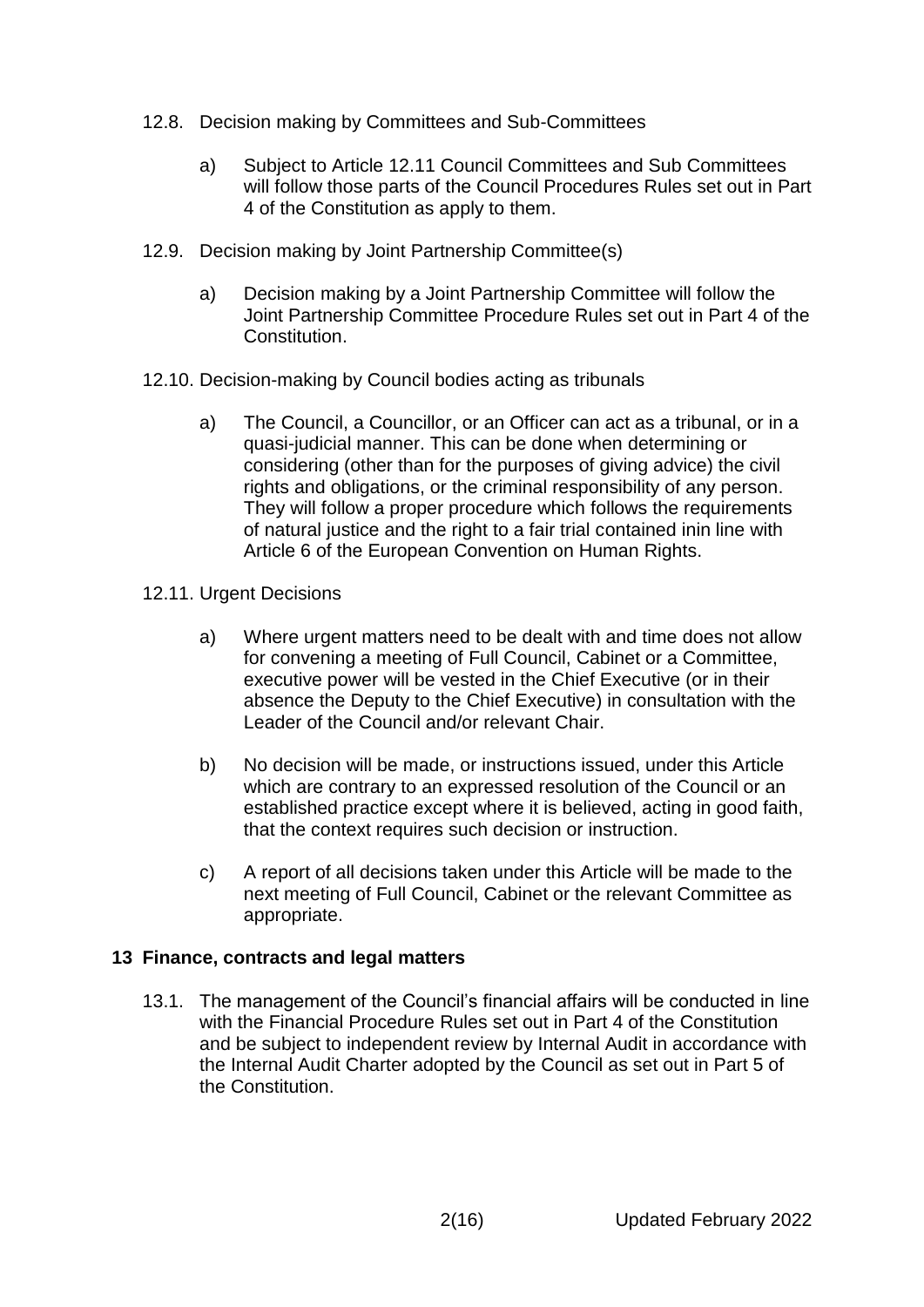- 13.2. Contracts
	- a) Every contract made by the Council will comply with the Standing Orders relating to Contracts set out in Part 4 of the Constitution.
- 13.3. Legal proceedings
	- a) The Director of Governance and Corporate Services is authorised to institute, defend, settle or participate in any legal proceedings in any case where such action is necessary to give effect to decisions of the Council or in any case where they consider that such action is necessary to protect the Council's interests.
- 13.4. Authentication of documents
	- a) Where any document is necessary to any legal procedure or proceedings on behalf of the Council, it will be signed by the Director of Governance and Corporate Services or other person they have authorised, unless another person has been given the authority to do so by the Council, or if they are required to do so.
- 13.5. Common Seal of the Council
	- a) The Common Seal of the Council will be kept in a safe place in the custody of the Director of Governance and Corporate Services. A decision of the Council, or of any part of it, will be sufficient authority for sealing any document necessary to give effect to the decision. The Common Seal will be affixed to those documents which in the opinion of the Director of Governance and Corporate Services should be sealed.
	- b) The affixing of the Common Seal will be attested by the Director of Governance and Corporate Services or some other person authorised by them.
	- c) An entry of every sealing of a document will be made, and consecutively numbered, in a book provided for this purpose and shall be signed by the person(s) who have attested the Seal.

#### **14 Review and revision of the Constitution**

- 14.1. The Director of Governance and Corporate Services, as Monitoring Officer, will monitor and review the operation of the Constitution to ensure that the aims and principles of the Constitution are given full effect.
- 14.2. Protocol for monitoring and review of Constitution by the Monitoring Officer:
	- a) The Monitoring Officer will be aware of the strengths and weaknesses of the Constitution adopted by the Council, and to make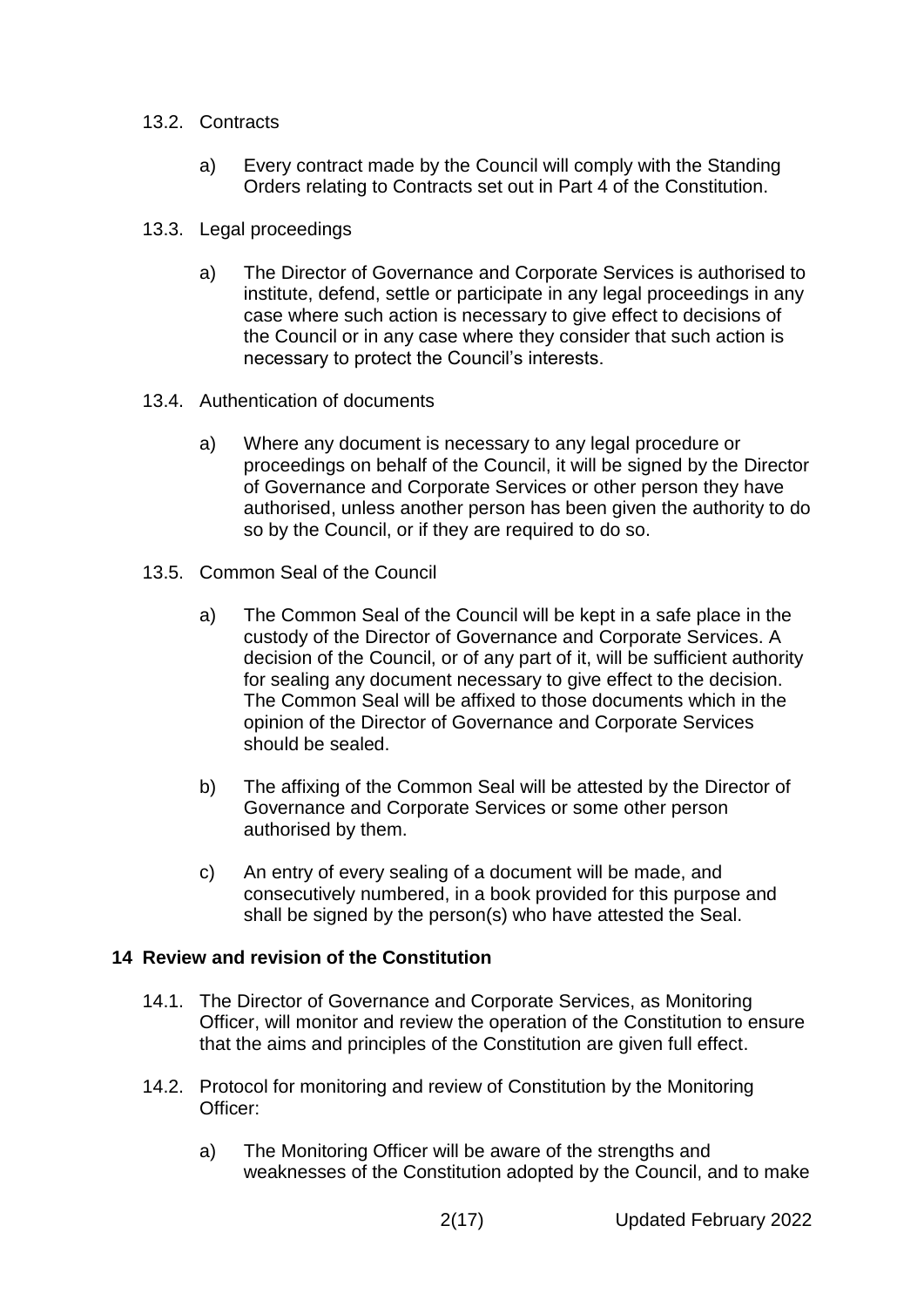recommendations on how it could be amended in order to better achieve the purposes set out in Article 1. In undertaking this task the Monitoring Officer may:

- i) observe meetings of different parts of the Councillor and Officer structure;
- ii) undertake an audit trail of sample decisions;
- iii) record and analyse issues raised with them by Councillors, Officers, the public and other relevant stakeholders; and
- iv) compare practices in this Council with those in other comparable Councils, or national examples of best practice.
- b) Changes to the Constitution
	- i) Changes to the policy aspects of the Constitution can only be approved by the Full Council following receipt of a report from Cabinet or a relevant Committee appointed by Council. However, the Director of Governance and Corporate Services has the authority to make editing and consistency changes after discussion with the Chair of the Constitution Panel.

## **15 Suspension, interpretation and publication of the Constitution**

- 15.1. Suspension
	- a) The Articles of the Constitution may not be suspended. The Rules specified below may be suspended by the Full Council to the extent permitted within those rules and the law.
	- b) A motion to suspend any rules will not be moved without notice unless at least one half of the whole number of Councillors are present. The extent and duration of suspension will be proportionate to the result to be achieved, taking account of the purposes of the Constitution set out in Article 1.
	- c) The following rules may be suspended in accordance with Article 14:
		- i) Council Procedure Rules (Part 4 of the Constitution) all, except Rules 21.5 and 22.2.
- 15.2. Interpretation
	- a) The ruling of the Chair of a Council meeting on the interpretation the Constitution will not be challenged. Any interpretation will have regard to the purposes of the Constitution contained in Article 1.